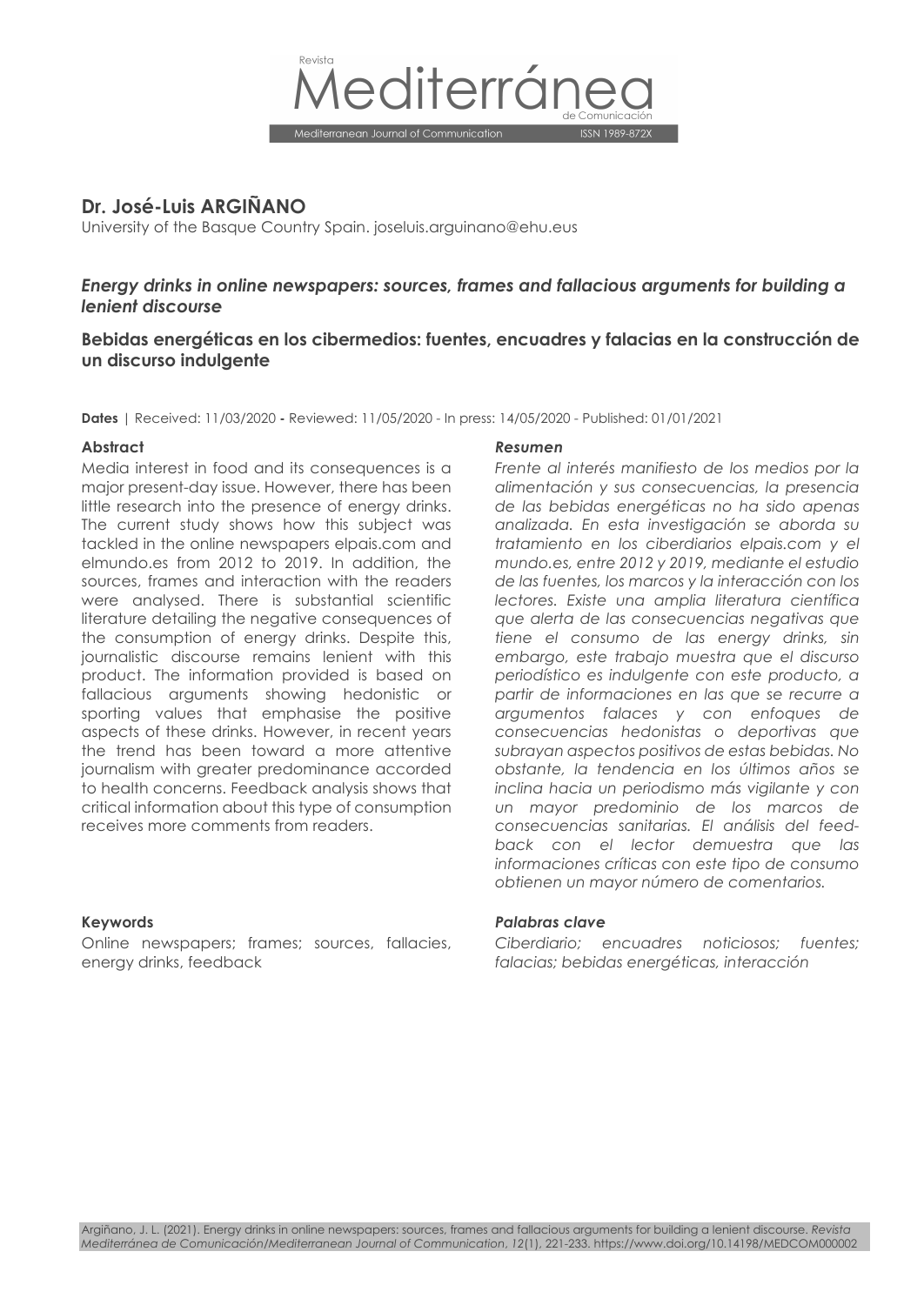# **1. Introduction**

The first record of energy or energizing drinks goes back to 1906. For the first time, a world famous cola soft drink presented its product as an energy drink. It is noteworthy that the effects of its consumption are due to a high concentration of caffeine (Del Coso *et al*., 2012).

During the 1970s and 80s, the cola drink industry began to sell products with high concentrations of caffeine, sugar and even guarana-based mixtures that led to the dawn of the best known energising drink, Red Bull, which was first made in Austria in 1987. These drinks reached the United States in 1997. They have been available in Spain since August 2003 (Sánchez et al., 2015: 82).

Initially, caffeine was associated with positive nutritional values. However, as consumption volumes grew, a growing rumble of voices also began to complain that it was harmful. It can be summarised that "There are no conclusive studies to demonstrate the beneficial effects of energizing drinks but there is sufficient evidence of the adverse effects of some of their most common components" (Sánchez *et al*., 2015).

Energy drinks were associated with psychosocial risk situations, such as consumption of addictive substances and alcohol, that multiply dangers. This is because the former, with high doses of caffeine, are stimulants while alcohol is a depressive. The stimulating effects can cover up intoxication and affect an individual's capability to realise how much alcohol they have consumed (Sánchez et al., 2015: 87).

Their popularity, particularly among teenagers and young people, has raised concerns among health authorities, despite being classified by the European Food Safety Agency [1] (EFSA) as soft drinks (Pérez de Ciriza, Pinillos and Aldaz, 2013).

The largest survey performed to collect data on this consumption goes back to 2013. The data collected by EFSA shows that 36% of teenagers (aged 10 to 18 years old) mix energy drinks and alcohol relatively frequently. The survey took place in 16 EU countries, including Spain, and 52,000 people took part. This percentage was 18% among older people. The proportion of people that drink energy drinks, also sporadically, without mixing them, is much greater: 30% of adults, 68% of teenagers and 18% of children (De Benito, 2014).

Martha Melgarejo defines them as non-alcoholic drinks, generally fizzy, basically made up of caffeine and carbohydrates, sugars which are absorbed at different rates, plus other ingredients such as amino acids (particularly taurine), vitamins or minerals (Melgarejo, 2004). This food chemistry and technology distinguishes energy drinks from isotonic drinks. The composition of the latter is specifically devised to recharge the body with water and mineral salts.

Caffeine is another of the ingredients that tarnishes the prestige of energy drinks. In an extensive project, the Organisation of Consumers and Users (OCU) calculates that they contain from 217 milligrams of caffeine per half litre in the Zen Republic brand, to 24 milligrams in the same quantity of Extreme 02. The high sugar content is a further aspect that casts a shadow over these drinks. Sugar as a health hazard is sufficiently certified and documented by the media (2019). In some cases, this is explored from the perspective of obesity (Royo-Bordonada, 2016; Islam and Fitzgerald, 2016).

Habitual consumption (one or two cans a day) can cause dental hypersensitivity (Palomo, 2019), heart problems, arrhythmias, chronic arterial hypertension, episodes of tachycardia and palpitations (Basulto, 2017). Scientists from the university of Southern Illinois (USA) demonstrated that the acid compounds cause irreversible damage to tooth enamel. This was corroborated by the president of the General Council of Dentists in Seville, Luis Cáceres (Palomo, 2019).

Other consequences are sleep disturbance, irritability, low self-esteem and even cases of psychosis and aggressive behaviour. It is not true that they improve concentration or help study performance. It has not been demonstrated that they help cognitive performance even though this is a commonly held belief, particularly among young people (Mejía *et al*., 2008; Attila and Cakir, 2011).

However, as Manuel Romero, from the Spanish Digestive Pathology Society, explains, small doses of caffeine, just like taurine, has a stimulating effect and might occasionally improve sporting performance (Casabona, 2016; Pereira *et al*., 2015).

Another conflictive characteristic of these drinks revolves around poor transparency regarding its ingredients, and the companies choose to dodge this information. There are cases of an "energy blend", with undetermined ingredients (Sánchez et al., 2015: 82). Energy drinks are covered by food legislation in each country and not the rules that regulate medicines (Melgarejo, 2004), and this holds true at the time of writing.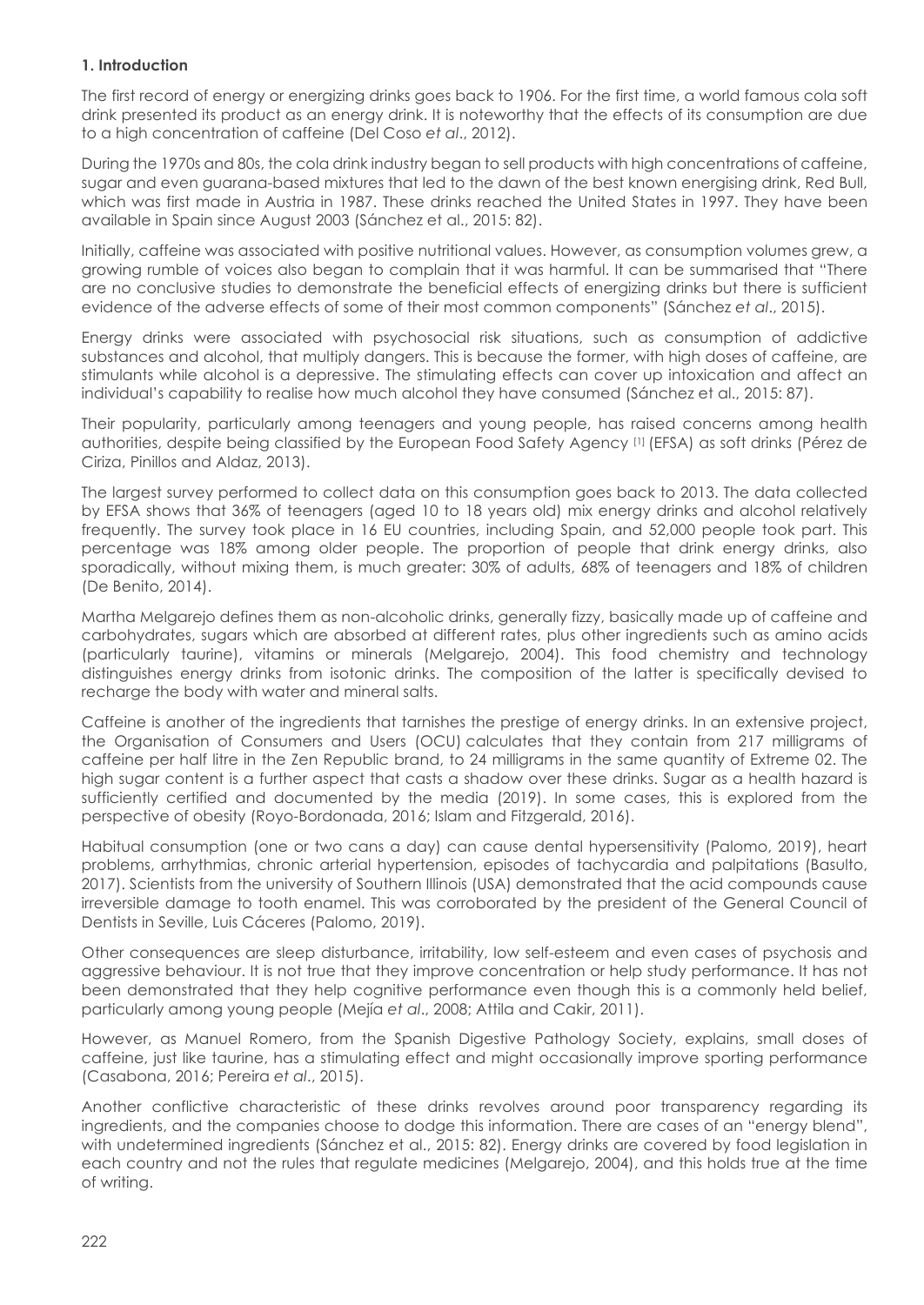# **2. Methodology**

The study has been tackled from a quadrangular methodology that uses both content analysis, understanding this to be "a valid research technique that allows for reproducible and valid inferences that can be applied to its context" (Krippendorff, 1990: 28) and contributions from *agenda setting* (McCombs and Evatt, 1995), with a view to quantifying the presence and relevance of energy drinks in the selected information; thirdly, Framing Theory will be used (Tuchman, 1983; Reese, 2001; Goffman, 2006), and finally, discourse analysis (Van Dijk, 2016) to identify fallacious arguments (Santamaría and Casals, 2000; Carrascal, 2014; Vega, 2016).

The sample uses two online newspapers, chosen for having the largest number of single users in Spain, *elpais.com* and *el mundo.es* [2], and the period to be analysed runs over eight years, from 2012 to 2019.

Regarding the framing, out of the two possible methods for defining frames, inductive or deductive (De Vreese, 2005), the former was chosen as it offers specific results providing an exact snapshot of how the media treats a topic by detecting the most prominent focus points for the study object. These frames were induced from indicators proposed by Entman (1993) and Tankard (2001).

The selected frames are: Consequences - subdivided into healthcare, hedonistic, economic and sports performance (Valkenburg, Semetko and De Vreese, 1999); Solutions/Recommendations (Entman, 1993); and others, for any texts that were impossible to classify into one of the above.

Healthcare refers to possible consequences of drinking energy drinks on health. Hedonistic covers the leisure-related pleasure effect. Economic refers to production and selling of this product. Sporting performance refers to consuming these drinks to improve results in sport or another type of activity that requires physical resilience. And solutions and/or recommendations are texts where the reader is advised on appropriate or dangerous mindsets concerning this consumption.







Each news item will be assigned an evaluative perception (Igartua, Muñiz, and De la Fuente, 2007: 100). It will be decided whether the information is positive, negative or neutral (or ambiguous), from the perspective of energy drinks.

When the topic and evaluative perception have been identified, then the qualification and identification will be added for the information sources used by the journalists to construct the discourse on energy drinks. The aim is to compare them against the frames and the evaluative perceptions that have already been determined. It will also be specified whether the information includes a celebrity, recognised by the general public.

The methodology is completed by analysing the discourse, in this case pinpointing fallacious arguments. A fallacy is "an argument that, whilst not valid, is presented as such, so it might lead to deceit. Its effectiveness is based more on psychological and emotional matters than on logic," (Santamaría and Casals, 2000:170) and that has the "aim of making people embrace an erroneous opinion or encourage a harmful line of action to be committed or continued" (Carrascal, 2014: 80).

This intends to go into greater depth on the argumentative dimension, more appropriate for journalistic genres such as interpretative or opinion, but this research will also include news items, as all these genres form part of the act of communication, whose key element is discourse as an argumentation process (Carrascal, 2014: 113). It works from the idea that all journalistic texts are an act of interpretation. In some cases, this will be a "subtle fallacy" and it will be necessary to "explain the implicit" (Vega, 2016: 7-10).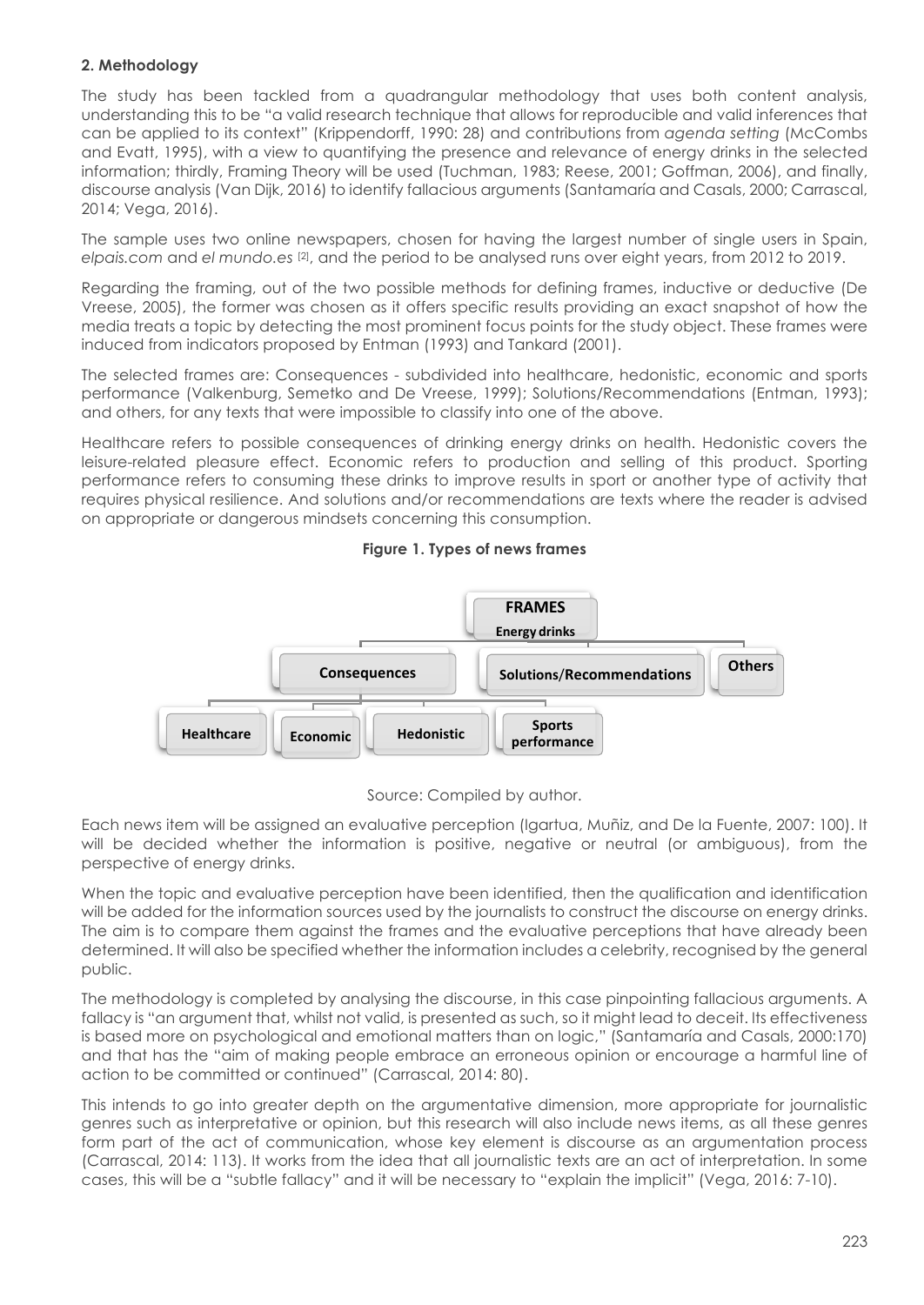An analysis sheet will be drawn up to code the variables: identification of the online newspaper, date, title of the information, link, section, genre, authorship, sources, evaluation, presence of celebrities and number of readers' comments. These are the pre-set items.

The main aims are:

1. Study the evolution of contents on energy drinks and their topic field and relevance in the online press.

2. Figure out the most prominent sources and frames and the evaluative perception of the information by identifying fallacious arguments.

3. Calculate and order the readers' responses by means of their comments and compare them with the previously analysed frames.

And the following hypotheses are made:

1. Energy drinks are constantly present in the topics on the agenda and even get stronger over time.

2. The healthcare frame is the most usual, but the hedonistic and sports performance approaches are gaining ground.

3. Fallacious arguments are more usual in hedonistic focus information and feature well-known faces for the general public.

4. Feedback in the form of comments is multiplied in texts that cover health more directly and with a negative evaluative perception.



**Figure 2. Types of fallacies for this research**



Source: Santamaría and Casals, 2000.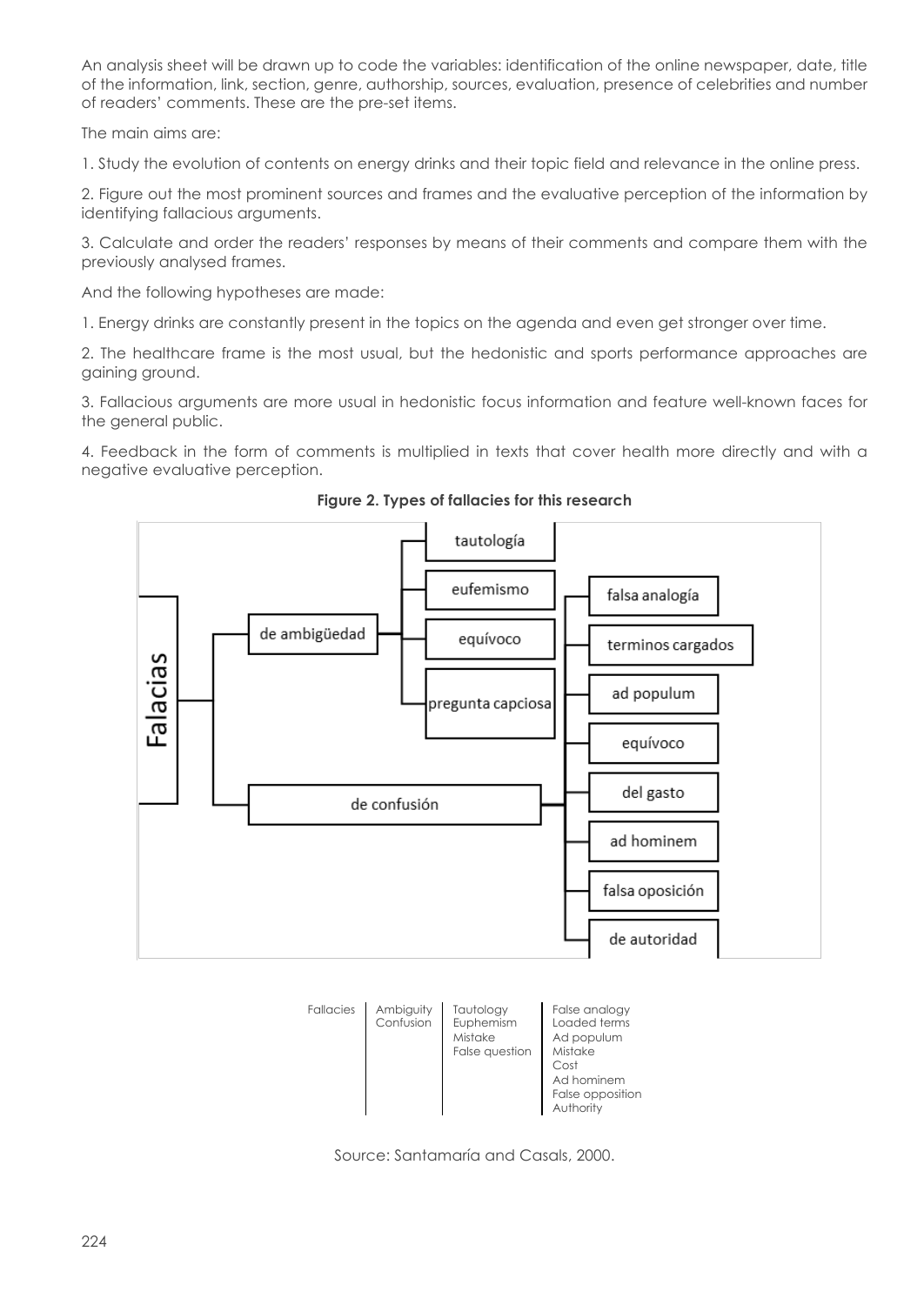#### **3. Results**

#### **3.1. The study of content presence and relevance**



**Figure 3. Evolution of the number of news items on energy drinks**

Over the eight years being analysed (2012 - 2019), the newspapers being studied published 196 news items featuring energy drinks [3]. It is *elpais.com*, with 115 items, that takes first place, considerably ahead of *elmundo.es*, that published 81 items

As a whole, it is seen that the number of news items is relatively stable, except in the second year of the series, when there was a considerable drop. It is curious that the same number of items appear in the first and the last year. Therefore, it might be said that media interest in this type of drink remained constant over time, and even grew slightly in the second half of the period being studied.

The general trend is reproduced when studying the two study newspapers separately and we look at *elpais.com*: a higher number of items on energy drinks is repeated at the start and end of the study period. However, *elmundo.com* takes a more irregular line, with constant fluctuations from one year to another.

To understand the presence of energy drinks in journalistic content, it should be noted that, in as many as 76%, this product is not the main focus of the piece. Energy drinks appear in texts talking about fast food: "Vivir cerca de un 'fast food' puede afectar seriamente a su peso" (Living close to a fast food outlet can seriously affect your weight)(*elpais.com*, 28/12/2019); associated with sugar consumption: "¿Azúcar o edulcorante? Una difícil decisión para las embarazadas" (Sugar or sweetener? A hard choice for pregnant women). (*elpais.com*, 26/9/2019); in information on sport and physical resilience: "La dieta perfecta para amantes de la bicicleta" (The perfect diet for cycling fans) (*elmundo.es*, 27/6/2015); on leisure: "Maná inaugura una nueva edición del Festival de la Canción de Viña del Mar" (Maná opens a new edition of the Viña del Mar Song Festival) (*elmundo.es*, 25/5/2013); or related to taxation: "Entra en vigor este lunes el impuesto catalán de bebidas azucaradas" (The Catalan fizzy drinks tax comes into force this Monday). (*elpais.com*, 30/5/2017).





Source: Compiled by author.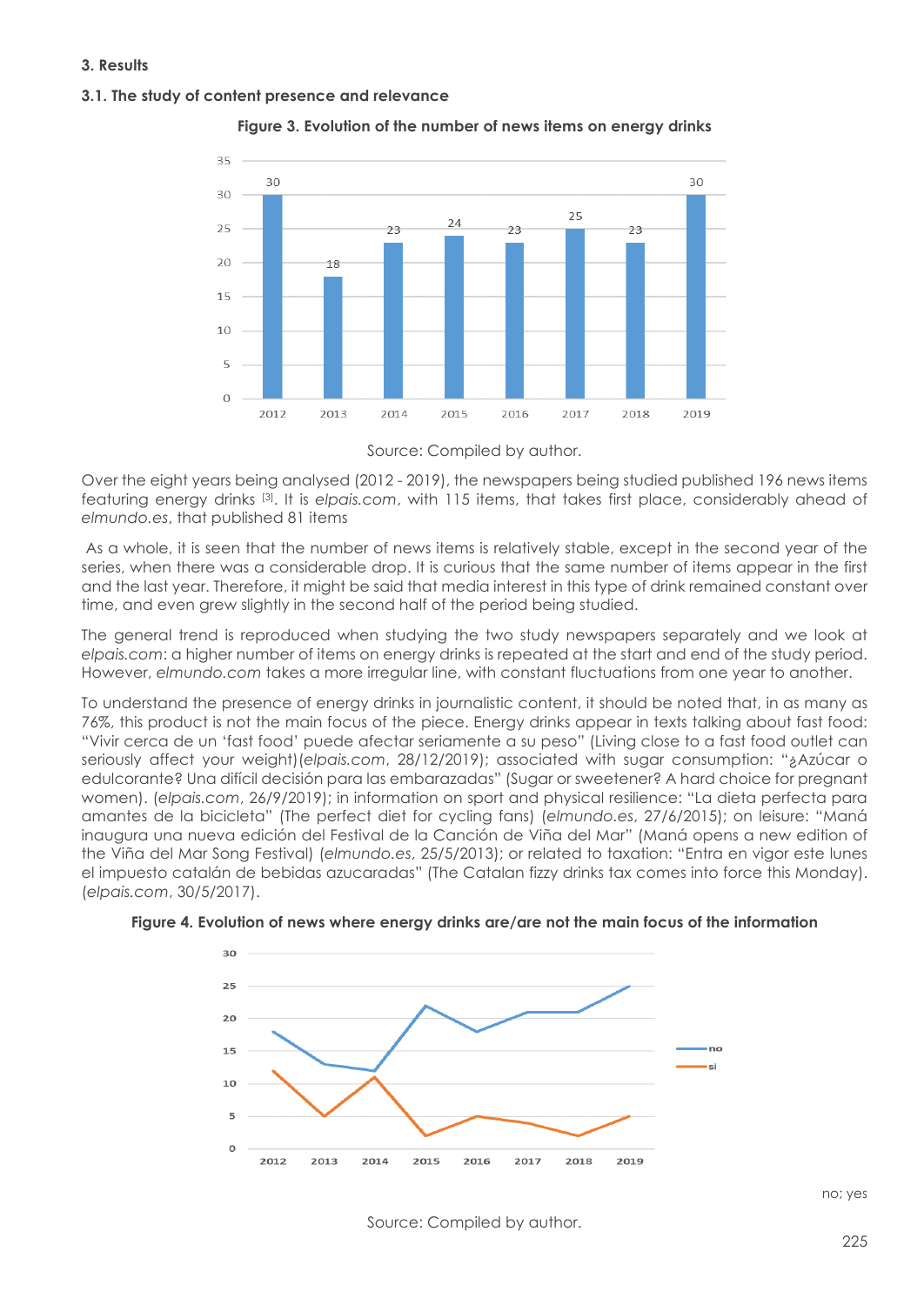The extensive number of sections reflects the varied questions covered in the news items featuring energy drinks. As many as 49 sections were recorded. The most prolific is the economy (27), followed by sport (16), health (12) and society (11). There are also highly recognisable, fixed sections, such as international (7) and Spain (6), and other soft, varied topics such as Yodonna, Vida Sana, Tentaciones, Loc or Estilo.

In relation to the journalistic genres, news (116) is in the majority, way ahead of report-chronicle (60), opinion (6) and interviews (5). The rest of the genres are symbolic: critical (3), photo-gallery (3), obituary (1), video (1) and letters to the editor (1). In this section, there are barely any differences between the two cybermedia being analysed.

There is a high number of authors for the selected items: 140 names have been coded. This figure works out as an average of 1.3 texts per author. It means that the vast majority have written just one item. This conglomerate includes generic writers from efe (12) – with the largest number of articles, agencies (3), *El Mundo* (9) or *El País* (4). Aside from these four sections, Sandro Pozzi, with 7 texts, is the most usual. Only three other specific authors appear with three signed pieces: Carolina García, Julio Basulto and Victor Parkas. These figures demonstrate journalists' lack of specialisation and the general nature of the items in which energy drinks appear. The most popular field (60%) is international, in both online newspapers.

**Figure 5. Evolution of the frames in years as percentages.**

#### $8%$  $70/$ consecuencias económicas 6% consecuencias hedonistas 5%  $4%$ consecuencias sanitarias  $2%$ consecuencias de rendimiento deportivo  $2%$ solución/recomendación  $1%$  $0\%$ 2012 2013 2014 2015 2016 2017 2018 2019

#### **3.2. Topic, frames and relevance of the protagonist**

economic consequences; hedonistic consequences; health consequences, sports performance consequences; solution/recommendation

#### Source: Compiled by author.

Society is the most usual topic. It remains dominant over the eight years in the study, although it is level with economics at the start of the series. However, the distance between the two widened to its maximum point in 2019. Sports and culture show lower numbers and a trend in the opposite direction: while sporting matters become less relevant over these eight years, news from the cultural field increased slightly.

If the data is compared between the two newspapers, a *elpais.com* leans towards economic and cultural topics while *elmundo.es* is more inclined to provide social and sporting information. Politics is residual.

In relation to the focuses, the most usual refer to consequences and, among them, the most noticeable are health (34%), ahead of the economic consequences (24%) and hedonistic (20%). In fourth place, there is the focus on sports performance (8.6%) and fifth position is for the solutions/recommendations frame (4%). Without forgetting that 9% of the information has been coded as Others. The high percentage in which energy drinks are not the main focus of the piece make it difficult to match it with the specific frames.

The pre-eminence of the health consequences focus is due to the media attention on matters concerning sugary drinks such as: "¿Azúcar o edulcorante? Una difícil decisión para las embarazadas" (Sugar or sweetener? A hard choice for pregnant women).(*elpais.com*, 30/9/2019).; "El azúcar, la droga de los exadictos" (Sugar, the ex-addict's drug of choice) (*elpais.com*, 2/10/2014); to topics on caffeine: "Café, té o refresco con cafeína. ¿Qué es peor (y mejor)?" (Coffee, tea or caffeinated soft drink. Which is the worst (or best)?) (*elpais.com*, 25/11/2014). Although there are also items where energy drinks are the main topic, with a health focus: "Las bebidas energéticas pueden causar problemas de corazón" (Energy drinks can cause heart problems) (*elmundo.es*, 4/8/2016).

226 Economic consequences (24%) are the second most recurring frame, but this weakens over time. Its importance at the beginning of the study period obeys the coercive approach to these soft drinks that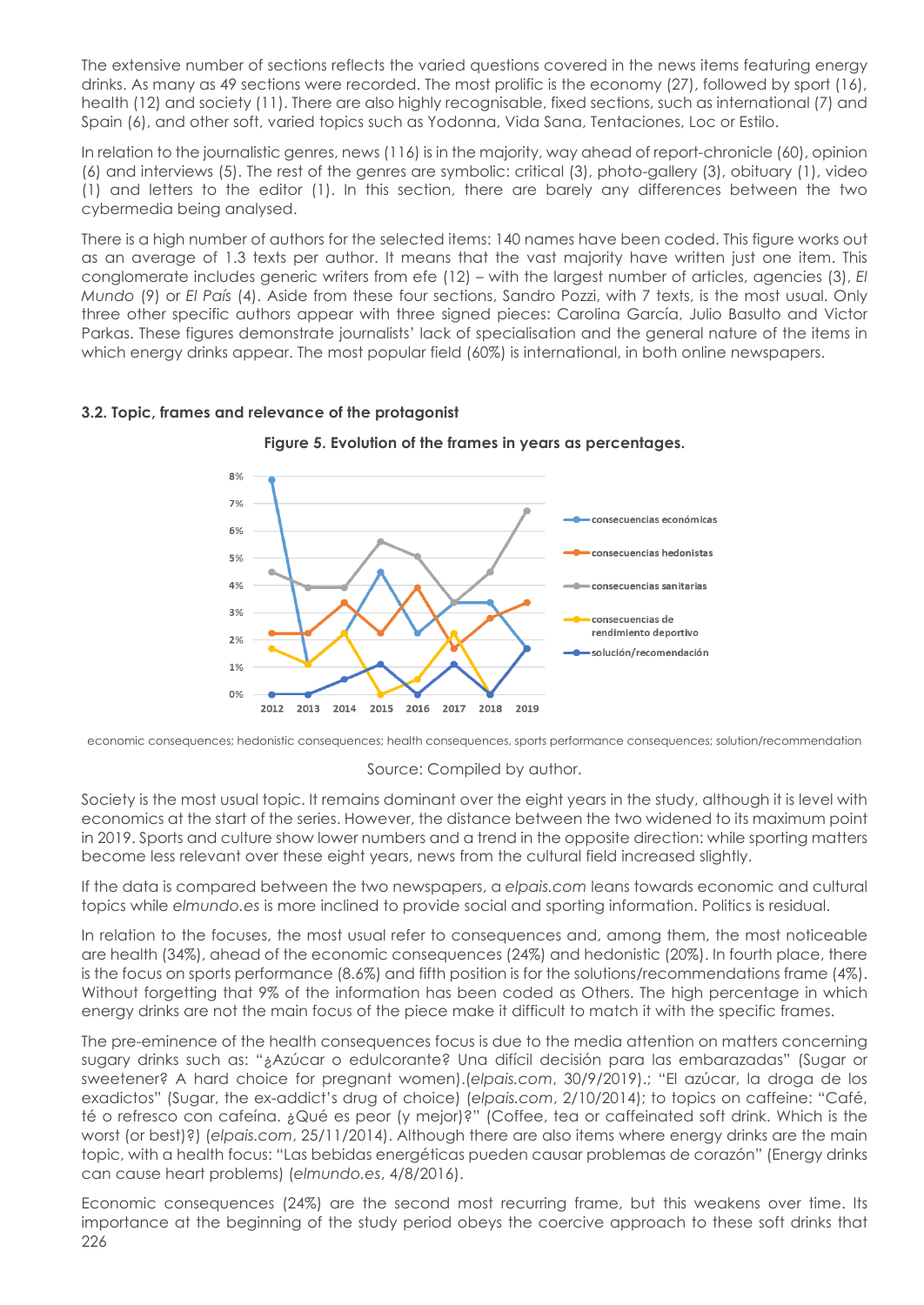governments began to take in 2012: "Nueva York investiga a los grandes fabricantes de bebidas energéticas" (New York investigates major energy drinks manufacturers) (*elpais.com*, 29/8/2012); and also due to the skydive from 39,000 metres by the Austrian parachutist Felix Baumgartner, sponsored by Red Bull for which the media repercussion was reflected in the following headline: "No es un anuncio, es una publicidad impagable" (It's not an advert, it's priceless publicity) (*elpais.com*, 17/10/2012).

The focus on hedonistic consequences (20%) emphasises the recreational side of consuming energy drinks from a positive viewpoint: "Viva el vino... y las bebidas energéticas" (Long live wine...and energy drinks) (*elpais.com*, 23/10/2019). And it feeds off items featuring celebrities, usually from the world of music or film: "Björk, la diva tecnológica" (Björk, the technological diva) (*elpais.com*, 3/12/2016). In fact, half the information presenting hedonistic consequences features people who are familiar faces to the general public. This data is way above average for the sample as a whole (27.5%).

In items where the focus highlights economic consequences, the percentage of relevant well-known people (33%) is also above average, but in this case, it mainly refers to people holding public office, such as the Minister of the Economy or managers of food companies that act as information sources. On the other hand, for the hedonistic consequences frame, the protagonist is a figure with media appeal who is likely to be copied by the audience. Regarding this aspect, texts where health consequences are emphasised feature the lowest numbers of celebrity stars.

The sports performance frame can be found in: "¿Afectan los tatuajes al rendimiento deportivo?" (Do tattoos affect sports performance?) (*elmundo.es*, 18/5/2015). In other cases, the topic concerns the ability to concentrate over periods of time (in front of a screen for example) or to work competitively: "Más de 86 horas con Los Simpson en televisión" (More than 86 hours of The Simpsons on TV) (*elmundo.es*, 12/2/2012); "La vida disciplinada y solitaria del jefe de Apple, Tim Cook" (The disciplined, solitary life of Apple boss, Tom Cook)(*elmundo.es*, 31/10/2014). Despite the latter two examples, the sports focus does not particularly rely on famous people.

Finally, solutions/recommendations (4%) in fifth place, appears in items that can be included in service journalism. "Café, té o refresco con cafeína. ¿Qué es peor (y mejor)?" (Coffee, tea or caffeinated soft drink. Which is the worst (or best)?) (*elpais.com*, 25/11/2014). This service aspect means that celebrities do not appear in any texts.

# **3.3. Information sources**

|  | <b>Table I. Information sources</b> |  |
|--|-------------------------------------|--|
|--|-------------------------------------|--|

| Scientific/academic         | 42 |
|-----------------------------|----|
| Food Industry               | 33 |
| Governmental/administrative | 32 |
| Media                       | 26 |
| No source                   | 26 |
| National organisations      | 16 |
| International organisations | 10 |
| Nutritionists               |    |
| Healthcare                  |    |
| Source: Compiled by author. |    |

Scientific/academic sources gain ground in the second part of the analysed period, in line with the increase of the health consequence focus. This also occurs with nutritionists although to a lesser extent. On the other hand, the governmental/administrative focus has more presence in the initial 2012-2013 cycle, with topics related to investigating energy drink companies in the international field. The remaining sources have a more uniform presence throughout the period.

One aspect that shows the nature of the scientific/academic sources is that they raise topics where celebrity stars are no longer present. This also happens with news items with information sources in national organisations - such as the Spanish Food Safety and Nutrition Agency or the Catalan Food Safety Agency - and international organisations such as the European Food Safety Authority, the WHO or the FAO, but it should be understood that in these latter two cases, the number of news items is substantially less.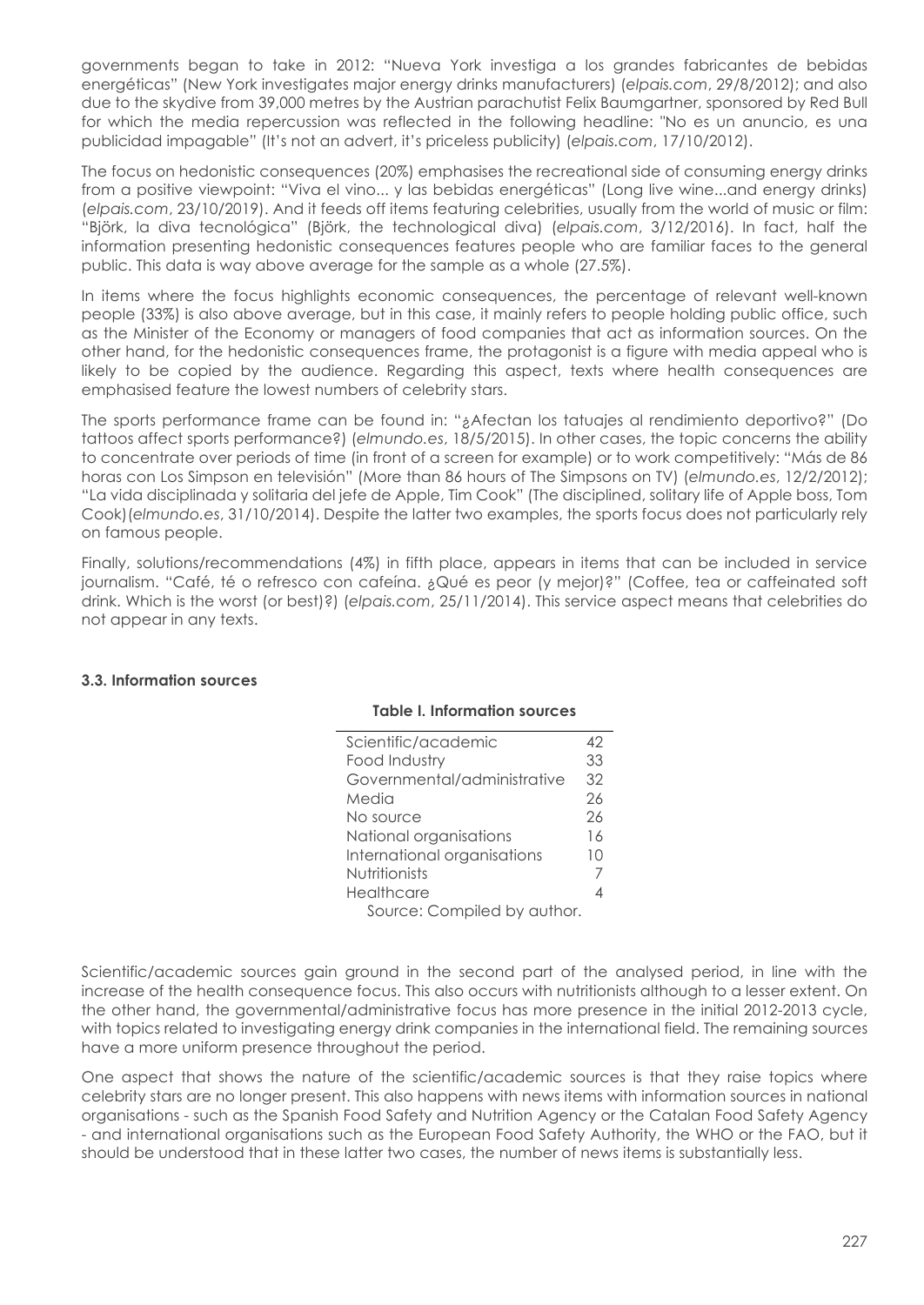

**Figure 6. Evolution of assessment in years as percentages**

Source: Compiled by author.

The data reflects that 37.7% of items refer to negative events from the perspective of energy drinks; 34.6% give positive news and 27.5% state facts or events that are neutral or ambiguous. If the *online* newspapers are analysed separately, it is seen that in *elmundo.es* the relationship between positive and negative texts (33.3% - 40.7%) leans more towards the latter than in *elpais.com* (35.6% – 35.6%).

The evolution in the cycle being studied shows that the negative texts grow steadily from 2013, while the positive information regarding energy drinks fluctuates radically, with greater presence in the central years and a steep drop in 2017 and 2019.

Sources have considerable influence. The good-hearted image of energy drinks emerges from information where the source is the food industry, as in this case 64% have a positive tone, 32% are neutral and only 4% are negative. On the other hand, the prestige of these drinks is clearly damaged when the sources are scientific or academic, governmental or from nutritionists. It is also significant that in more than half the pieces with no source, energy drinks are evaluated positively. In some of these items, an aspect of publicity can be sensed: "Los ciclistas salen en primavera: tiendas de bicis en Madrid" (Cyclists emerge in the spring: bike shops in Madrid) (*elmundo.es*, 11/5/2018).

However, the variable with the greatest influence on the reputation of energy drinks is the focus. Two blocks can be clearly identified: if the frame refers to the health consequences or solutions and/or recommendations, the negative evaluation is clearly imposed; but if the focus is hedonistic or economic consequences or concerning sports performance, energy drinks are presented in a kinder way.

# **3.5. Fallacies**

In total, 42 fallacies have been counted and most of them are found in hedonistic frames, even though this is a minority focus in absolute numbers: "Barcelona se coloca en la feria del cannabis" (Barcelona hits up the cannabis fair) (*elpais.com*, 14/3/2016). Something similar happens with the sports performance framework: "Leche de cucaracha, el polémico superalimento del futuro" (Beetle milk, the controversial superfood of the future)(*elmundo.es*, 31/12/2017). On the other hand, the pre-eminence of fallacies drops in the economic performance frames: "El as de la bebida con alas" (The champion of drinks that give you wings) *(elpais.com*, 3/10/2014); and it is at the lowest level when the text highlights the health consequences of consuming energy drinks: "De España a China, descubre qué comen los militares en la guerra" (From Spain to China, find out what soldiers at war are eating)(*elmundo.es*, 6/5/2016). Within the solutions/recommendations framework, only one fallacy has been detected, therefore it is not representative.

One factor that makes the fallacious argument blossom is the presence of celebrities starring in the news items, and these circumstances are favourable when the focus is hedonistic or on sports performance. Out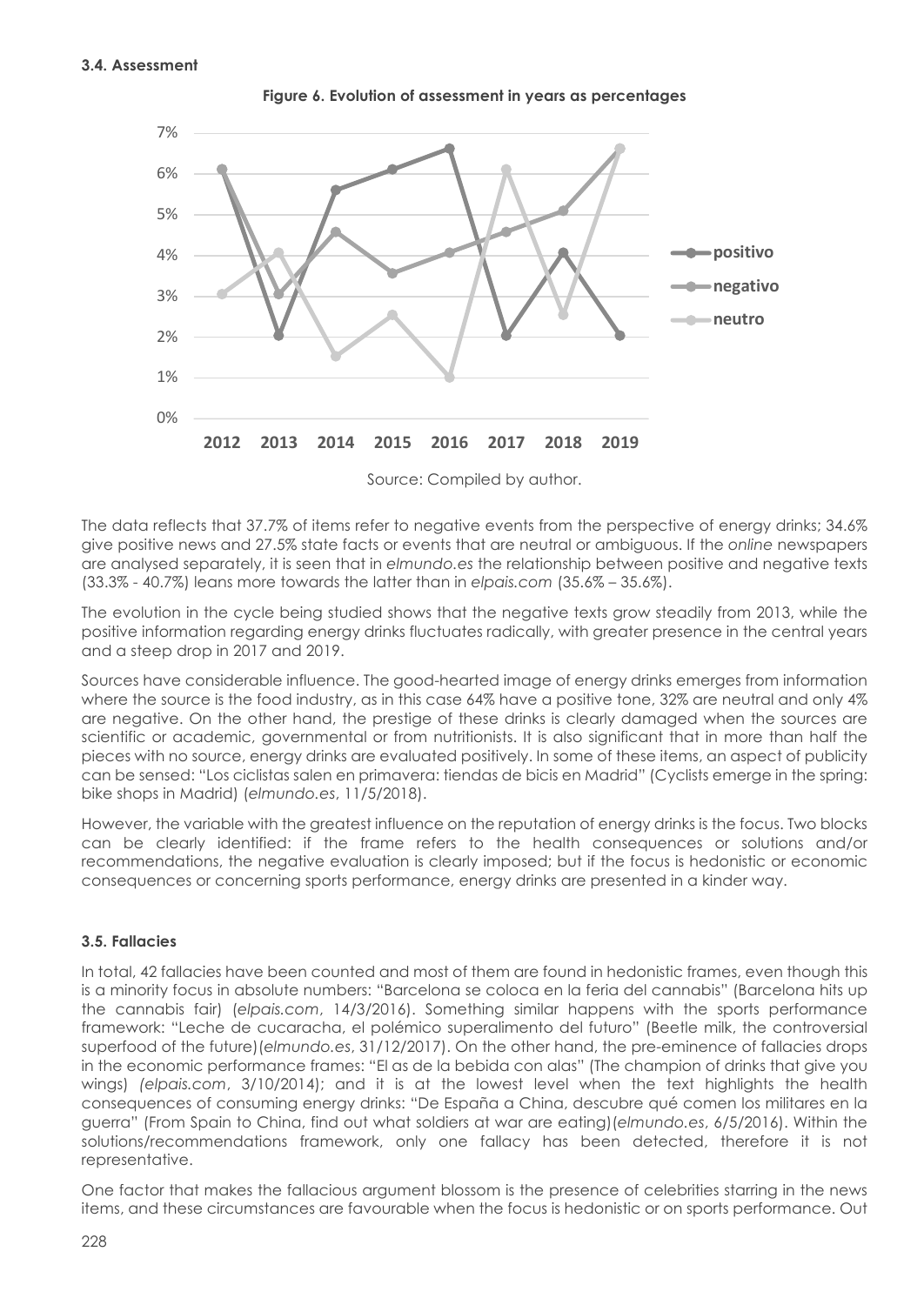of the total fallacies, 44% contain important characters for the general public, far above the absolute percentage (27.5%): "*Breakdance* a ritmo de Bach: ¿la manera de acercar la música clásica?" (Breakdancing to Bach, is this how to get into classical music?) (*elpais.com*, 18/8/2016); "James Rodríguez, energizante y solidario" (James Rodríguez, energizing and caring)(*elpais.com*, 30/7/2014).

In the first text on breakdancing, there are two false questions: "Do you believe that there is a relationship between energy drinks and the syncopated rhythms of breakdancing? Might a can of Red Bull help to stimulate these dancers?" The second item features the Colombian football player from Real Madrid, James Rodríguez, with a headline including the loaded term "energizing", as a play on words between the player's fitness and the properties of energy drinks.

Authority fallacies are also fed by outstanding celebrities, such as the footballer Cristiano Ronaldo or the actor Mario Casas, stars of the report "Músculos, *selfies* y porno: por qué el hombre de hoy es spornosexual" (Muscles, selfies and porn: why the man of today is spornsexual), which includes "Warning: if you are more worried about your photos' Likes, you take all your selfies at the gym or in front of the mirror showing off your body, and energy drinks and proteins are your secret weapon to be on top form."

On the other hand, *ad populum* fallacies appeal to the masses (all, everyone, etc.). In the report "Estamos ansiosos perdidos" (We are desperately anxious) (*elpais.com*, 4/2/2013) you can read "We all know someone who draws on anxiety to give their best performance. These are the people that have to drink four coffees or Coca-Colas or those energy drinks like Red Bull to get in shape").

One last example of these phony arguments appears in this text with sources from the food industry: "Coca-Cola Iberian negocia fusionarse con otras embotelladoras europeas" (Iberian Coca-Cola in negotiations to merge with other European bottling plants) (*elpais.com*, 31/7/2015), where it upholds a false analogy between energy drinks and water.





Source: Compiled by author.

On the cost; Ad populum, On authority, False analogy; Mistaken; Loaded terms; False opposition; False question

# **3.6. Reader participation**

In total, 91 news items received feedback, compared to 105 without any type of interaction. Seven get more than one hundred comments. The *elpais.com* newspaper beats *elmundo.es* in this section. Out of these seven items with 100 comments, five are found in the Prisa-owned paper. Of them, four fall within the health consequences frame.

The record, with 322 comments, was achieved by *elpais.com* with "Las latas de refresco cuestan un 7% más desde hoy en Cataluña" (A can of soft drink will cost 7% more from today in Catalonia) (2/5/ 2017). There is another news item that comes close with 320 comments, although a different style: "Flores, pizzas, jamones y bebidas energéticas para la Policía en Barcelona: `No estáis solos´" (Flowers, pizzas, ham and energy drinks for the Police in Barcelona: you're not alone), published in *elmundo.es* (19/10/2019) after the incidents in the Catalan capital between protesters and police.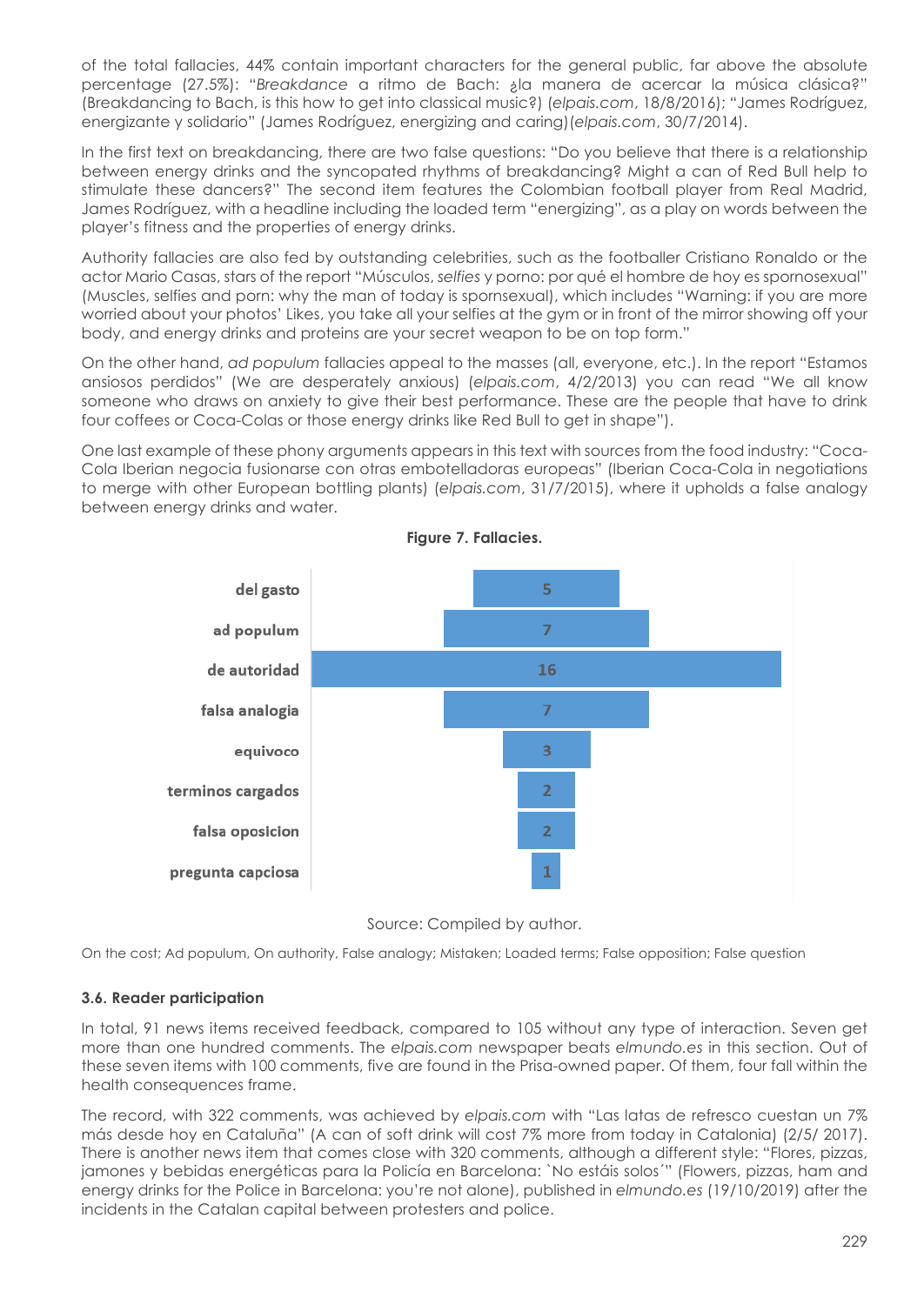A large proportion of reader participation in these items with the most feedback is due to comments related to the political situation in Catalonia and has nothing to do with the drinks. On the other hand, the report "El zumo de fruta no es `fruta´, ni siquiera si es casero" (Fruit juice isn't 'fruit' and it's not even homemade) (*elpais.com*, 2/4/2017), signed by the dietician-nutritionist Julio Basulto, elicits comments around the main question that the author raises in the headline. In fact, any pieces by this author get a large amount of feedback.

On the whole, the geographic field which is more likely to cause interaction is international. The amount of participation increases from 2014 and, in general, readers are more active when the information has a negative tone, meaning it is critical of energy drinks.

### **4. Discussion**

Press interest in energy drinks has not only been maintained over the last decade but it increased slightly in the second half of the ten-year period, although the way in which this product appears is superimposed over information featuring other agents such as sugar, caffeine or adjacent topics such as sports or music.

In fact, no academic articles have been found that refer explicitly to media coverage of energy drinks. However, in related research, particularly in the field of medicine, this product does arouse preferential interest (Attila and Cakir, 2011; Del Coso et al., 2012)

The lenient attitude regarding energy drinks in the online press, as seen in this research, is not repeated for sugar. Scientific literature insulting the consumption of products with excessive caffeine (Del Coso et al., 2012) or sugar is extensive (Lustig, Schmidt and Brindis, 2012). Censure particularly appears around the relationship between consuming sugary products and weight gain, including among minors (De Ruyter et al., 2012). This trend influences how journalistic texts are drafted with a critical tone concerning the presence of sugar in foods. Sugar is even branded a green poison (Marín et al., 2019).

The media debate on the benefit of imposing new taxes on sugary drinks is present in several pieces of research (Hilton et al., 2017). As in this research, these studies take two opposing sides: on the one hand, they present positions in favour of implanting new taxes but on the other hand, led by the food industry, discourse is drawn up against more tax on consumption. The latter is launched more belligerently and focuses both on the negative consequences of the new tax and on the governmental intrusion that this measure represents, in their opinion, all within a debate to promote public policies on obesity (Barry, Niederdeppe and Gollust, 2013; Niederdeppe et al., 2013).

Dispersion of the texts on energy drinks in the various sections of the Spanish online newspapers is repeated in research on sugar or palm oil and the absence of benchmark authors, that reveals a lack of journalistic specialisation (Armentia et al. 2018). This deficit in the newspapers results in greater dependency on sources, that can be seen in the pre-eminence of the economic consequences frame relating to implanting taxes on sugary drinks, a measure that came up against strong resistance in discourse with high doses of persuasion (Barry et al., 2013; Niederdeppe et al., 2013).

In addition, scientific literature on energy drinks is clearer than with sugar, because, although it is clear that there has been research that emphasises their toxicity (Seifert et al., 2013), other articles compile the believe of this product's benefits in terms of providing more energy, keeping you awake or improving sports performance (Attila and Cakir, 2011). This is discourse that generates hedonistic frames, as shown in this research.

The result that we reflect here on activation of reader participation when the journalistic discourse is critical has been repeated in other research, particularly regarding stories that highlight the focus of losses brought about by consumption of sugary drinks (Marín et al., 2019).

#### **5. Conclusions**

Despite abundant scientific literature that certifies the harm of consuming energy drinks, the press takes a reasonably lenient stance regarding this product. Although the main focus centres on negative health consequences, the importance of the hedonistic or sports performance frames are sufficient to reprimand the media's lenient stance, as it is usual in these latter two frames to highlight the supposed good qualities of consuming these drinks as a form of fun or to try and improve physical stamina.

The economic consequences, with a merely commercial point of view, supported by sources from the food industry, are another way that the media present positive attributes for energy drinks.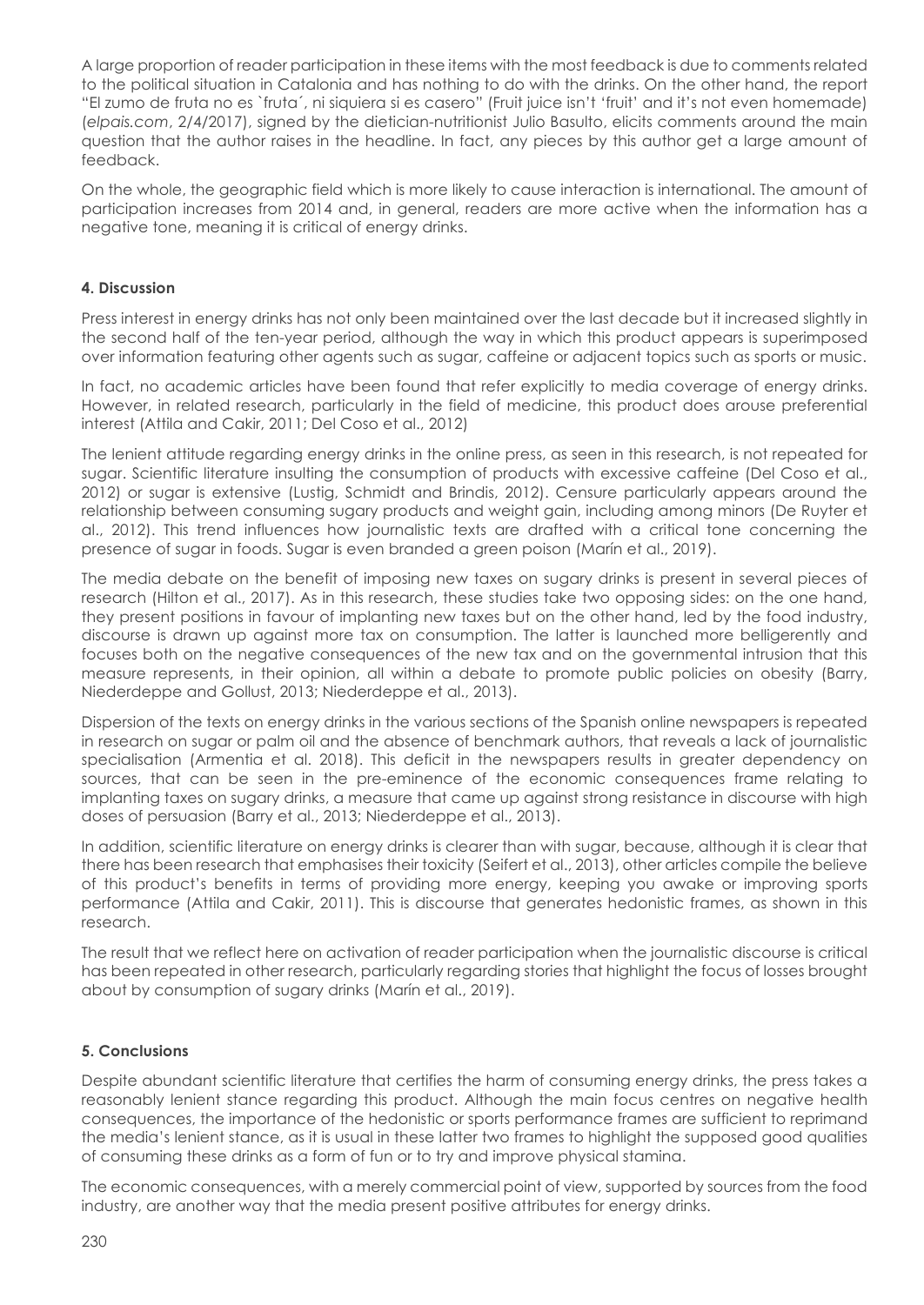Another conflictive element is the presence of celebrities in the texts, that brings about the increase of positive pieces. Important actors are more usual when the focus is hedonistic and are presented as celebrities to be emulated by the readers regarding their relationship with energy drinks. In this type of journalistic item, it is not unusual to come across fallacious arguments, to build a discourse which conceals the harm of consuming this type of products.

It is appropriate to recall Agenda-setting Theory (McCombs and Evatt, 1995), specifically its second level, and approach the existing correlation here between emphasising certain attributes in the press and the readers' perception of them to warn that the positive coverage of energy drinks can lead to the audience assuming the supposed benefits of these products.

It has also been demonstrated that the type of frame also affects citizen response. Hedonistic and sports performance focus points can cause a flippant outlook regarding energy drinks and encourage a lack of responsibility regarding its consumption. The information is offered episodically, working from specific cases, media figures and without the necessary context, compared to less usual topic-based texts that offer context and analysis.

In any case, this diachronic study shows a tendency over the last few years in favour of critical information with energy drinks, working from the health consequences focus that gains pre-eminence, above all compared to the economic consequences frame, while the hedonistic and sports perspectives remain steady.

Citizen participation, more active when the texts are critical, tends to highlight the trend favouring stricter journalism against energy drinks.

It would be advisable to go into greater depth on content analysis to quantify the information with branded content characteristics and complement it with a field study to check relationships between the newspapers and the energy drink brands as event organisers.

#### **5. Acknowledgement**

Translator: Kit Cree.

# **6. Biographical references**

[1] Armentia, J. I.; Marín, F.; Rodríguez, M. & Marauri, I. (2018). El aceite de palma en los cibermedios españoles: temáticas, encuadres y fuentes. *Estudios del mensaje periodístico*, *24*(2), 1057-1076. http://doi.org/dvcb

[2] Attila, S. & Cakir, B. (2011). Energy-drink consumption in college students and associated factors. *Nutrition*, *27*(3), 316-322. http://doi.org/cs8dh6

[3] Barry, C. L.; Niederdeppe, J. & Gollust, S. E. (2013). Taxes on sugar-sweetened beverages results from a 2011 national public opinion survey. *American Journal of Preventive Medicine*, *44*(2), 158–163. http://doi.org/dvcc

[4] Basulto, J. (16/02/2017). Un inesperado incendio llamado bebidas energéticas. *El País*. http://bit.ly/3cRnS3l

[5] Carrascal, B. (2014). *Argumentación y prensa*. Leioa: UPV.

[6] Casabona, C. (2016). *Tú eliges lo que comes*. Barcelona: Paidós.

[7] De Benito, E. (06/05/2014). Sobredosis de cafeína. *El País*. http://bit.ly/3cZvjWy

[8] Del Coso, J.; Salinero, J. J.; González-Millán, C.; Abián-Vicén, J. & Pérez-González, B. (2012). Dose response effects of a caffeine-containing energy drink on muscle performance: a repeated measures design. *Journal of the International Society Sports Nutrition*, *9*(21). http://doi.org/gfpgqc

[9] De Ruyter J. C.; Olthof, M. R.; Seidell, J. C. & Katan M. B. (2012). A trial of sugar-free or sugar-sweetened beverages and body weight in children. *New England Journal of Medicine*, *367*, 1397-1406. http://doi.org/gfj23v

[10] De Vreese, C. (2005). News Framing: Theory and Typology. *Information Design Journal*, *13*(1), 51-62. http://doi.org/ckm8c6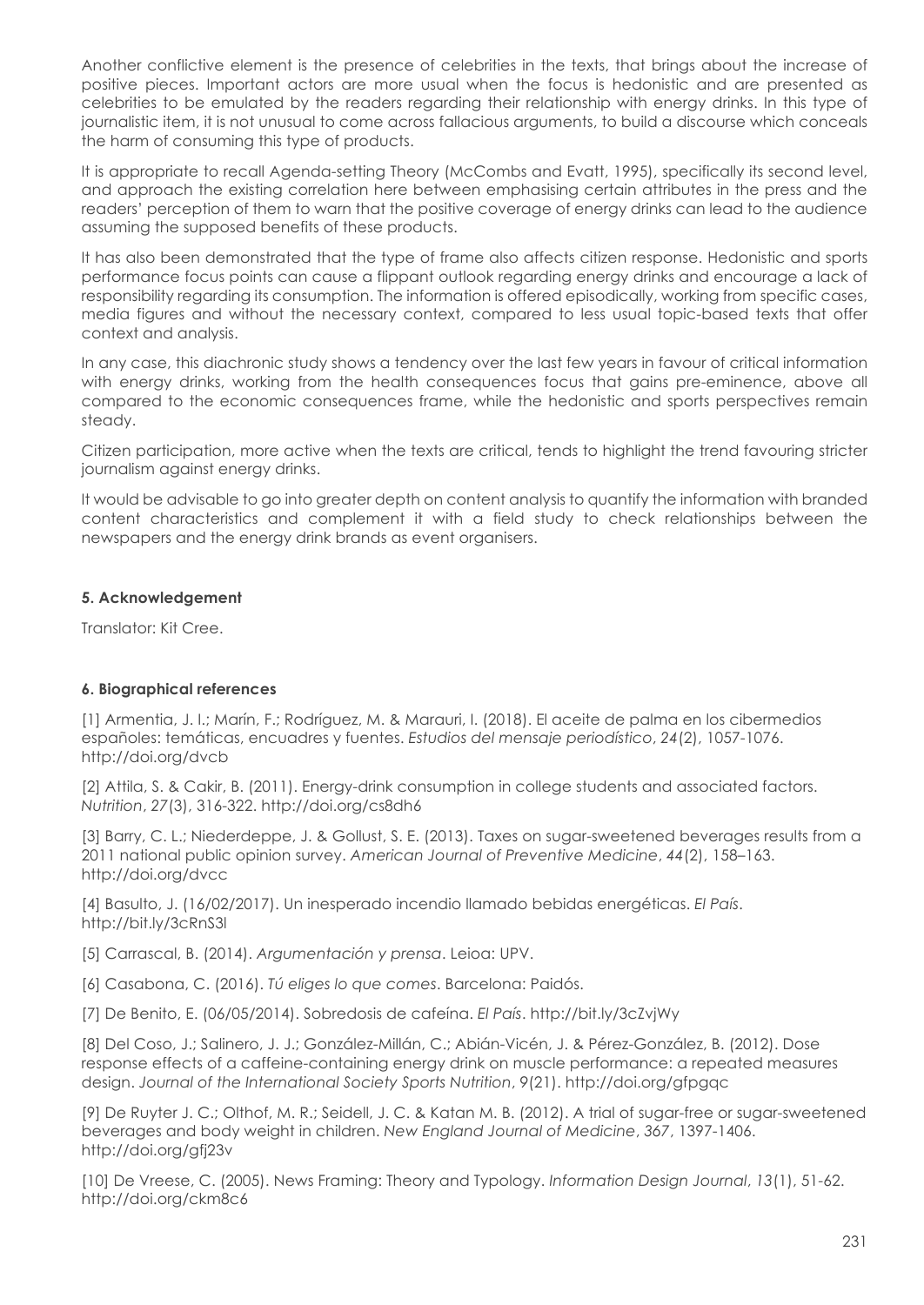[11] Entman, R. M. (1993). Framing: Toward Clarification of a Fractured Paradigm. *Journal of Communication*, *43*(4), 51-58. http://doi.org/b4x5r3

[12] Goffman, E. (2006). *Frame Analysis. Los marcos de la experiencia*. Madrid: Centro de Investigaciones Sociológicas.

[13] Hilton S.; Buckton, C.H.; Vittal, S.; Lloyd-Williams, F.; Patterson. C. H.; Elliot-Green, A. & Capewel, S. (2017). Who says what about sugar-sweetened beverage tax? Stakeholders' framing of evidence: a newspaper analysis. *Social and Public Health Sciences*, *390*(44). http://doi.org/dvcd

[14] Islam, S. & Fitzgerald, L. (2016). Indigenous obesity in the news: A media analysis of news representation of obesity in Australia's Indigenous population*. BMC Obesity*, *3*(30). http://doi.org/dvcf

[15] Igartua, J. J.; Muñiz, C.; J. A. & De la Fuente, M. (2007). El tratamiento informativo de la inmigración en los medios de comunicación españoles. Un análisis de contenido desde la Teoría del Framing. *Estudios sobre el Mensaje Periodístico 13*, 91-110. https://bit.ly/2YR6yXJ

[16] Krippendorf, K. (1990). *Metodología de análisis de contenido*. Teoría y Práctica. Barcelona: Paidós.

[17] Lustig, R.; Schmidt, L. & Brindis, C. (2012). The toxic truth about sugar. *Nature, 482*, 27–29. http://doi.org/fzd2z3

[18] Marín, F.; Armentia, J. I.; Rodríguez, M. & Marauri, I. (2019). La batalla contra el azúcar en los diarios digitales españoles: estrategias y respuestas. *Revista Española de Comunicación en Salud*, *10*(2), 130-146. http://doi.org/dvcg

[19] McCombs, M. & Evatt, D. (1995). Los temas y los aspectos. Explorando una nueva dimensión de agenda setting. *Comunicación y Sociedad*, *8*(1), 7-32. https://bit.ly/3dBCPq8

[20] Mejía, O. M. A.; Galvis-Pedrosa, C. F.; Heredia-Mazuera, H. A. & Restrepo-Pinzon, A. (2008). Efecto de las bebidas energizantes con base en taurina y cafeína sobre la atención sostenida y selectiva en un grupo de 52 adultos jóvenes entre 18 y 22 años de la ciudad de Bogotá. *Revista Iberoamericana de Psicología: Ciencia y Tecnología*, *1*(1), 73-85. https://bit.ly/35QTao6

[21] Melgarejo, M. (2004). El verdadero poder de las bebidas energéticas. *Énfasis Alimentación*, 6. https://bit.ly/2KQKeFw

[22] Niederdeppe, J.; Gollust, S.; Jarlenski, M.; Nathanson, A. & Barry, C. (2013). News coverage of sugarsweetened beverage taxes: pro- and antitax arguments in public discourse. *American Journal of Public Health, 103*(6), 92-98. http://doi.org/f46zd5

[23] Palomo, V. (04/10/2019). Cinco causas de un dolor de muelas que no son caries. *El País.* http://bit.ly/3aMNpcl

[24] Pereira, J. C.; Goncalves, R.; Fernandes, A.; Sillero, M. & Bouzas, J. C. (2015). ¿Tienen las bebidas energéticas efectos ergogénicos en el ejercicio físico? *Archivos de medicina del deporte: revista de la Federación Española de Medicina del Deporte y de la Confederación Iberoamericana de Medicina del Deporte*, *32*(168), 231-238. https://bit.ly/2AdlC7O

[25] Pérez de Ciriza, J. A.; Pinillos, M. A. & Aldaz, J. (2013). Drogas emergentes y alimentos. *Anales del Sistema Sanitario de Navarra*, *2*(36), 329-32. http://doi.org/dvcj

[26] Reese, S. D. (2001). Framing Public Life: A Bridging Model for Media Research. In S. D. Reese; O. H. Gandy & A. E. Grant (Eds.), *Framing public life. Perspectives on Media and Our Understanding of the Social World* (pp. 7-32). New York: Routledge. http://doi.org/dvck

[27] Seifert, S.; Seifert, S.; Schaechter, J.; Bronstein, A.; Benson, B..; Hershorin, E.; Arheart, K.; Franco, V. & Lipshultz, S. (2013). An analysis of energy-drink toxicity in the National Poison Data System. *Clinical Toxicology*, *51*(7), 566-574. http://doi.org/dvcm

[28] Royo-Bordonada, M. A. (2016). Setting up childhood obesity policies in Europe. *The Lancet*, *388*(10059). http://doi.org/dvcn

[29] Sánchez, J. C.; Romero, C. R.; Arroyave, C. D.; García A.M.; Giraldo, F. D. & Sánchez, L.V. (2015). Bebidas energizantes: efectos benéficos y perjudiciales para la salud. *Perspectivas en Nutrición Humana*, *17*(1), 79-91. http://doi.org/dvcp

[30] Santamaría, L. & Casals, M. J. (2000). *La opinión periodística. Argumentos y género para la persuasión*. Madrid: Fragua.